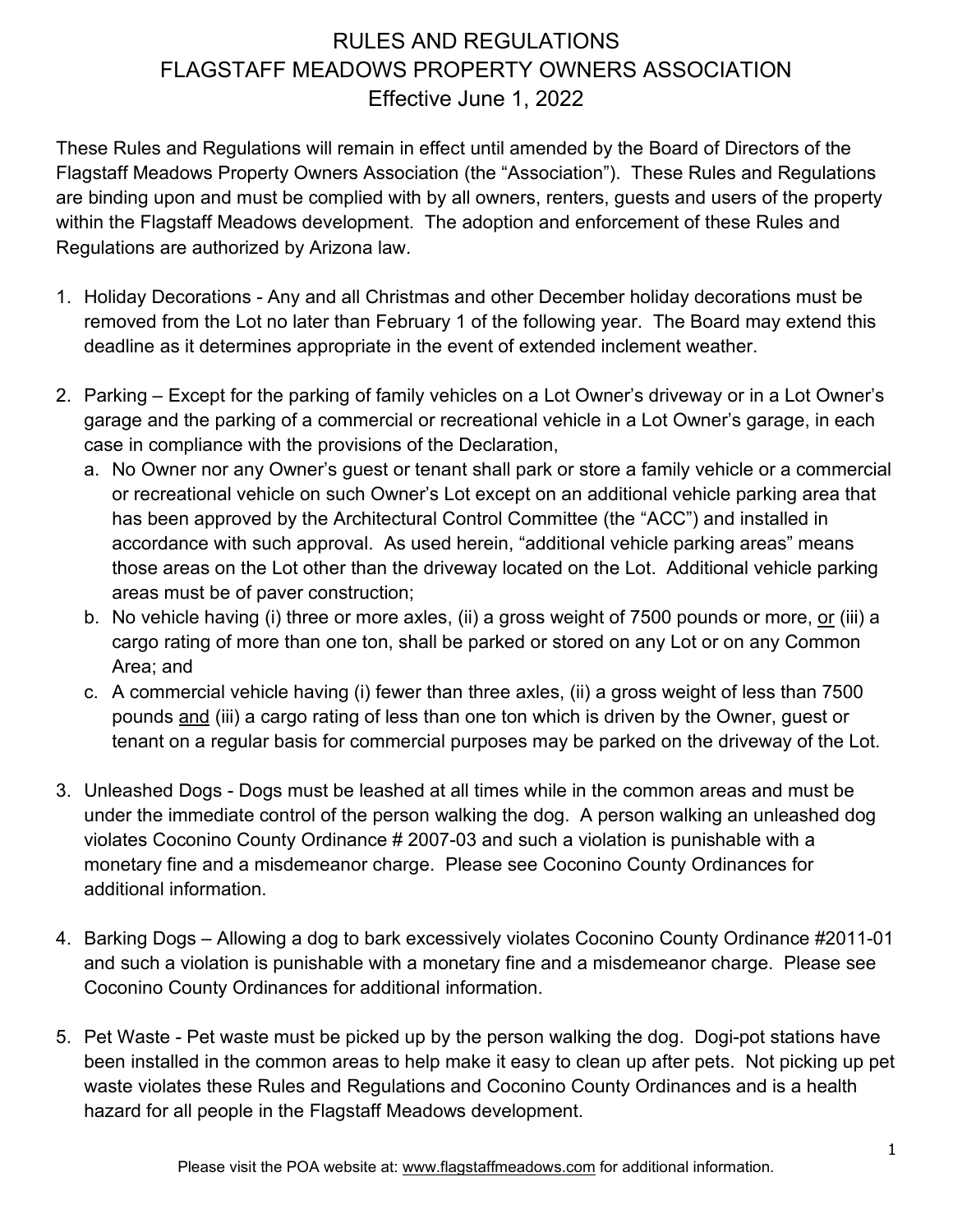## RULES AND REGULATIONS FLAGSTAFF MEADOWS PROPERTY OWNERS ASSOCIATION Effective June 1, 2022

- 6. Vacant Lot Upkeep The Owners of vacant Lots are subject to the same requirements as the Owners of developed Lots in regards to weed control and storage of personal property.
- 7. Fence Maintenance Any fence, gate, or block wall on a Lot that is damaged or in disrepair, must be repaired by the Owner of such Lot within the time and in the manner determined by the ACC. Examples of damaged or fences in disrepair includes: broken/missing slats, leaning or missing sections of fence, leaning gates, and faded/discolored paint and stain.
- 8. Exterior Lighting All exterior lighting should be installed and used in a manner that minimizes outdoor lighting in order to maintain dark skies and prevent light pollution and light trespass. Lighting shall not be offensive to the Owner of any other Lot. In addition to CC&Rs Article II, Section 2.4Z, please see Coconino County Zoning Ordinance Section 27.
- 9. Structure Changes No alteration of any Lot or of any structure thereon shall be commenced without the prior written approval of the ACC of the plans and locations thereof. Such alterations include, for example, additions of patios, sheds, playground equipment and significant landscaping changes. Any such alterations that occur prior to obtaining ACC approval may be subject to a \$1,000.00 fine. In the event that the ACC fails to approve or disapprove, in writing, an application for approval within thirty (30) days after receipt of the application and any supporting information, plans and specifications requested by the ACC (the application shall not be deemed received until all supporting information, plans and specifications have been received), approval will not be required and Section 2.2(B) of the CC&Rs will be deemed to have been complied with by the Owner who requested approval of such plans; provided that such deemed ACC approval shall not entitle the applicant to make any alterations or improvements to the Lot or to the buildings or structures thereon which would constitute a violation of the provisions of the CC&Rs.
- 10.Exterior Painting Each Owner shall keep the exterior of all structures on their Lot in a neat and clean condition in a manner satisfactory to the Association. This includes maintaining the painted surfaces thereof to prevent and repair paint peeling, fading and cracking.
- 11.Outbuilding Installation No outbuildings of any type or materials may be constructed, erected, or otherwise placed on a Lot without the prior written approval of the ACC in accordance with Section 2.4 of the CC&Rs;
	- a. When making its decision whether to approve a proposed outbuilding, the ACC may take into consideration several factors including, without limitation, the suitability of the proposed outbuilding for the community, the types and colors of the materials to be used to construct it, the proposed site of the outbuilding - particularly compliance with the applicable Building Envelope and setback requirements, and the harmony of the proposed outbuilding with the surrounding properties and the community.